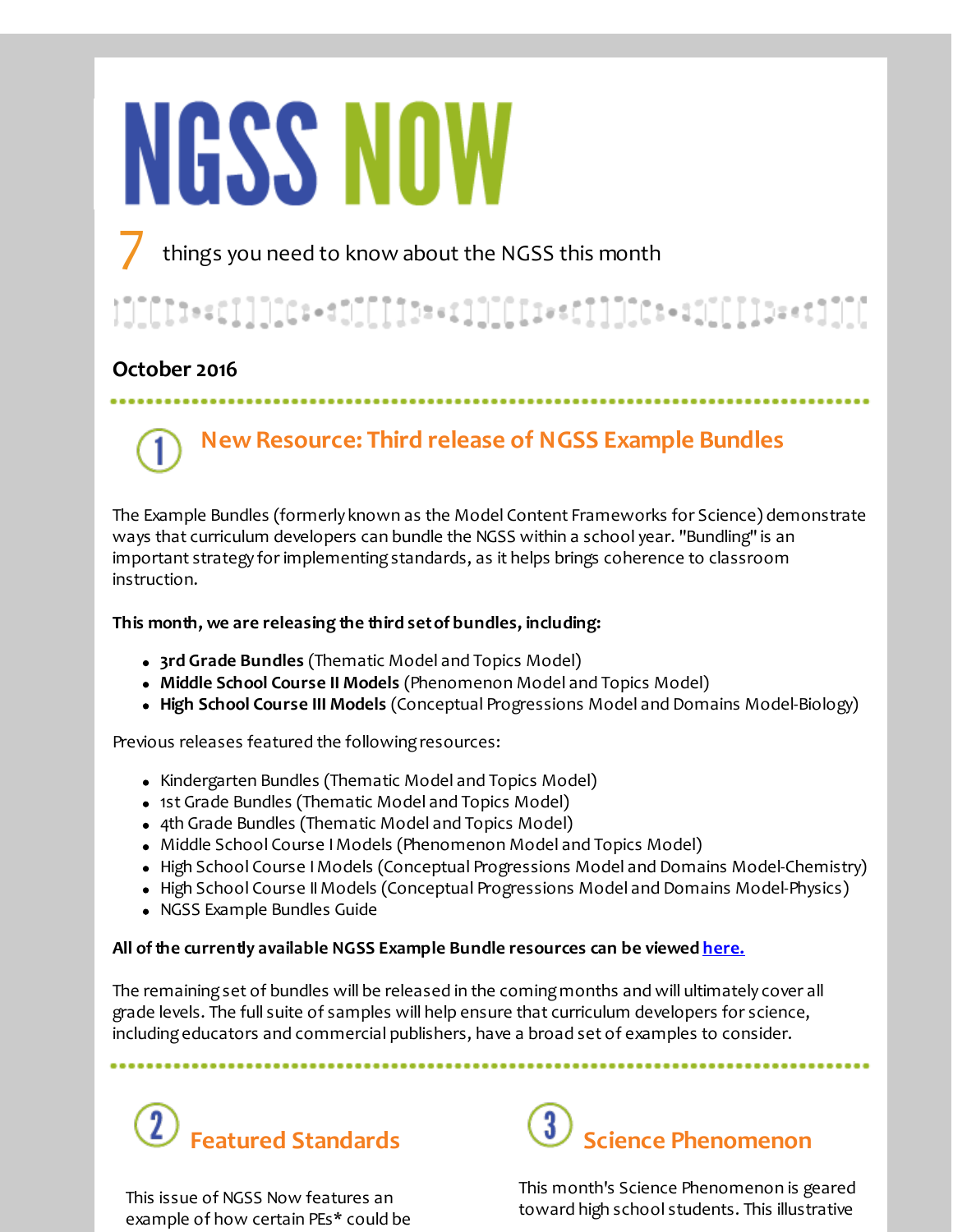bundled in order to develop an instructional unit that engages students in science phenomena.

**[HS-PS1-1](http://r20.rs6.net/tn.jsp?f=001OtXdtYM2IVO6YVl9KmSxIczMIjiILPlR6G0w7FyHdqUi7VC-ryt6aa12ez3KXkYN2RDGBN8Fj1WAjLkmlqIQNhtOgr6OGD-AmuM2B2l4K0kaHrDTNISZ7equMG9b9u6dTqN2I-hYQMuVuaBsBuyFC-UV5zVYMjsPxSPr60blxCURQpPg0zqToeSzUyIs2OkT4AwdKJwBYTl2C4BE3ncYbqa6wv39iz2NsiFdly7y6_KOZXu85kuDdRmJI0bH7-LT&c=&ch=):** Use the periodic table as a model to predict the relative properties of elements based on the patterns of electrons in the outermost energy level of atoms.

**[HS-PS1-3](http://r20.rs6.net/tn.jsp?f=001OtXdtYM2IVO6YVl9KmSxIczMIjiILPlR6G0w7FyHdqUi7VC-ryt6aa12ez3KXkYNgbAVPn_dWun-W-QKYJy427E6f0OGAlx8fZw6aa6ZsrYMO7T2FxNeBTBklbukX4PYnus3K3w8m3g3b7DbSUjZsMmSCxxlTMOoXSoQTRVqY-hdd0a8Zp6wqtUvhiD2PJ_C3oVxe_0zTi-kxSp1SzmUS-o06dj3fuF7RUpIho8SYv4=&c=&ch=):** Plan and conduct an investigation to gather evidence to compare the structure of substances at the bulk scale to infer the strength of electrical forces between particles.

**[HS-PS2-6:](http://r20.rs6.net/tn.jsp?f=001OtXdtYM2IVO6YVl9KmSxIczMIjiILPlR6G0w7FyHdqUi7VC-ryt6aa12ez3KXkYNV83ZLgaExDlcN6j6UhAhlEtXT2pr-0AzVvc90Je-wBcymkEALXpLer-KvqbPax06z8ib8ygZdoihklF1mkj27FerskIIXZfN2fqqIQOVoWjQwni4Sj5pGRDYCHzz6nXNjEx7ZCNUtGxT37vrrbDCbCeiHXTg4veeWUayvMY9Ydi3N4YJ7QJu_n7Fb-U9we30&c=&ch=)** Communicate scientific and technical information about why the molecular-level structure is important in the functioningof designed materials.

As they implement the standards, teachers, principals, and district leaders might consider the questions below when discussing how to align instruction to the standards:

**a.** What type of lessons can teachers develop to help students build toward this bundle of PEs?

**b.** How could a classroom discussion about this month's "Science Phenomenon" (see right) help engage students around this bundle of PEs? **c.** How can principals better evaluate and support teacher leaders as they work to support their colleagues?

*\*For a more in-depth look atthese NGSS PEs and to search for others, read more [here](http://r20.rs6.net/tn.jsp?f=001OtXdtYM2IVO6YVl9KmSxIczMIjiILPlR6G0w7FyHdqUi7VC-ryt6aXgH2-SjCvFOnhpLwpo6TppIrCM7yj5SUhGp2ziYG4cH3cMrybPVAz6_ZZYwCLTFDcrJhUPobb6w5uKnfsfEkvxp9r6k5nYWFz7YSAWVDFPfaGVgE6_VnaiLpvaDnZTUf0JYpvjd3Gixy0qM0FI8C_o=&c=&ch=). Need more context? See where these ideas are introduced in A [Framework](http://r20.rs6.net/tn.jsp?f=001OtXdtYM2IVO6YVl9KmSxIczMIjiILPlR6G0w7FyHdqUi7VC-ryt6aSc-UH5E7vO4PLTD0GDzJSOfOvoXvinQn5u3dYwim8FSGKqItuNNSbfPduJ5gJyzj8tVI6kwlZckX3d0QG_N7H9RjvQPxOLnXGQyVsfakwbEHwwOVXbDQHEGiuW3miuGwJQQxSwEnPveTSY9mq6u7XpdnfOdFbWZSw==&c=&ch=) for K-12 Science Education (pages [106](http://r20.rs6.net/tn.jsp?f=001OtXdtYM2IVO6YVl9KmSxIczMIjiILPlR6G0w7FyHdqUi7VC-ryt6aSc-UH5E7vO4tw9qAM52K9xMSmlmWKSuKlDoP-tN8dm38DXyc6Ty7K4lLook1PrEQ6u0Zqax3qQAwkcWU1cTCEZwtEn9Q_tVZoOf3b_DxQ7GT1qikWgkP2VkU4wOIFw0Z5UmAX1subtc65vKGIrZsTnhO_kzJWHYrw==&c=&ch=), [111,](http://r20.rs6.net/tn.jsp?f=001OtXdtYM2IVO6YVl9KmSxIczMIjiILPlR6G0w7FyHdqUi7VC-ryt6aa12ez3KXkYN75Y6BfC2pX8PnAKfBe1bpALMDKLergk6xAvccNY3Hhh83T0fJHL6Nvl25cYFlOd91bqV8NalzoDNJwxaORB85xku5FVyBgXQP7wJXw2r4LXCiwRikPjImqqIySz1rmx4o-dlql0XumvnLHQypJtyNw==&c=&ch=) and [116](http://r20.rs6.net/tn.jsp?f=001OtXdtYM2IVO6YVl9KmSxIczMIjiILPlR6G0w7FyHdqUi7VC-ryt6acC9jqzo8L0PO33W2VO4oRTlfkZdIdcttPAcdcNSamHEtHZ79yqkv3DDWcNE5CkjDRl4wefdEszwXePigQL0nXFUM6sOClZv35kyzqDm9_GjG079R7m1cdzd--seebnZSR2qx0I_fYu1DFhZ459REtSrRQspGYpUuQ==&c=&ch=)).*



*Restaurants require employees to wash their hands with soap.*

在这里的时候,我们的时候,我们的时候,我们的时候,我们的时候,我们的时候,我们的时候,我们的时候,我们的时候,我们的时候,我们的时候,我们的时候,我们的时候,我们



Below are some high-level lines of student inquiry that could help students facilitate their understandingof DCIs related to the featured science phenomenon:

- How do soap molecules interact with oil and dirt differently than water molecules interact with oil and dirt?
- Why do we use water with soap?
- What are the properties of soap molecules?

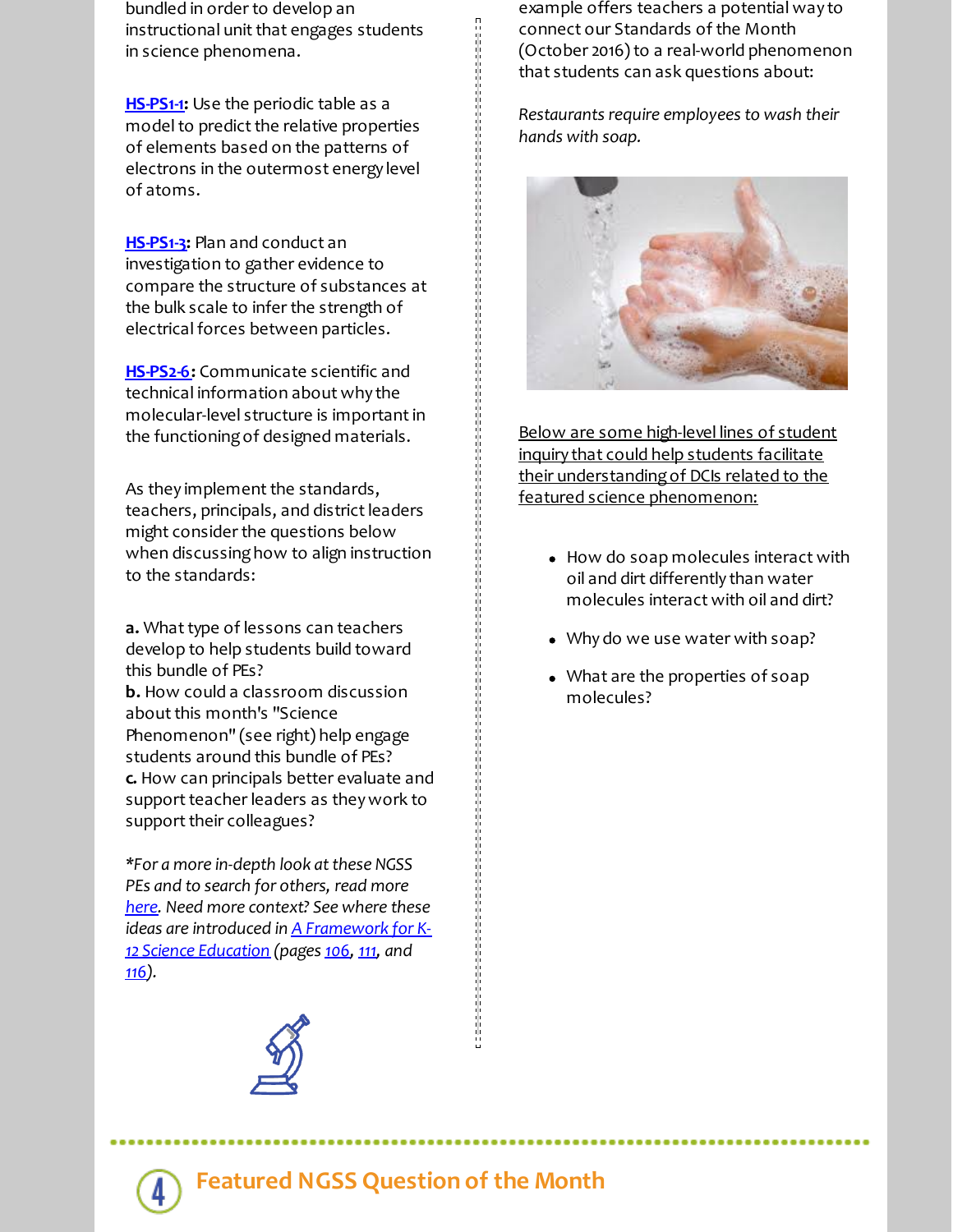**Q:** How can Ifind some lessons that are aligned to the NGSS?

**A:** The NGSS describe very different expectations of students than were evidentin most previous materials. For example, they expect students to use evidence and reasoningto support claims about why or how something happens in the real world. Similarly, in determining whether instructional materials are designed for the NGSS, it is important to look for evidence. Tools like the newlyreleased **EQuIP Rubric, Version 3.0** can be very helpful in collecting evidence about the alignment of instructional materials.

If you would like to have your question featured in a future NGSS Now newsletter, please contact ngss@achieve.org.

## **What NGSS Phenomena Ideas do you have?** 5

A Teaching Channel blog by high school science teacher Kyla Burns highlights the important role of phenomena in classroom instruction and links to a public form through which teachers can submit NGSS phenomena ideas and look at other [submissions.](http://r20.rs6.net/tn.jsp?f=001OtXdtYM2IVO6YVl9KmSxIczMIjiILPlR6G0w7FyHdqUi7VC-ryt6aQUsp1Mbmbh85mqwsQxkW61W0a9jmw0pmAeqfeTm29XxvD0ZCLYZOsyDGGqqWXXEGn7menVuBZAzWaciGobSsCR1k4L7XvYDxUX0ujobl97n_UgOHM1yjf77qXr-nfipyO8etp32RbVwFH_6jSQ4W_KJJk--U-4SAKEUDsNjS5IiGCW_hr6OBOtB9pm4ndlBh5uHRDO7iHYfbN6RgcI9T5eAjpSurS-jdS-QhDyGxzcK&c=&ch=) She also encourages other teachers to share lessons and collaborate on how to better implement NGSS teaching practices into students' daily learning.

## Read [more.](http://r20.rs6.net/tn.jsp?f=001OtXdtYM2IVO6YVl9KmSxIczMIjiILPlR6G0w7FyHdqUi7VC-ryt6aQUsp1Mbmbh8nyw_4snMt9dp4Nrn0kETffh_Mrhh9jxUBfMaPnEPKdOo8tphz5TGDWeQisbveunwzpq94b4NSbKCJ2-43SlVyTFrO_CQzAmciflsji-b1JH2p--gSxw0BbHQ8L-hwlkRpX3akPBHIo5mpY2rlcKCjJyjF1V2YFKUstiQjCKWm4Y=&c=&ch=)

## **NGSS in the News**

**[Incorporating](http://r20.rs6.net/tn.jsp?f=001OtXdtYM2IVO6YVl9KmSxIczMIjiILPlR6G0w7FyHdqUi7VC-ryt6aa12ez3KXkYNy96OSEi0ousLJVfGz1cCmfkpd9SfwZASF9vk3Fic_w-6zddGbZxaFAq1S0QkyS1wWUTJVJlCvg6qWR6TS8R-CGzKnf8yAYZUG9803SzKVhlGL-yxDNuX6jHCQsbAp36V5zdnLjo8CJpNLaplH4e7y5-KOx0bfDawMh5bbKukEB0Hh0x3Vs8bWdihHCCS9lC5o3PPe19sTduL5YlUBYVyYP4FvNLmSJwnkI-E5Ru6Q1zHKP-W-gP1_ph8EwSZF6vX&c=&ch=) NGSS Practices into the Classroom**

*By Ben Graves Discover Magazine September 29, 2016*

In this post, guest contributor Ben Graves shares An importantinstructional shift with NGSS is his advice for identifying ways to incorporate NGSS practices into classroom curriculum. Ben is they need to know to letting them figure it out. a fellow with the Knowles Science Teaching [Foundation,](http://r20.rs6.net/tn.jsp?f=001OtXdtYM2IVO6YVl9KmSxIczMIjiILPlR6G0w7FyHdqUi7VC-ryt6aa12ez3KXkYN-i8fRTFEXeQmLcWmhlUBy4X8QOWlBRsFH3ZMmSuh3-wVqrVZUpiF7r3unjGT7Feua8aqhQkk4LPbk85ny7EWbP-PKNvHdijJ&c=&ch=) which supports a small cohort of early-career teachers across the United States with intensive professional development. He teaches APEnvironmental Science and freshman environmental science at Delta High School, a rural school in Western Colorado.

## Read [more](http://r20.rs6.net/tn.jsp?f=001OtXdtYM2IVO6YVl9KmSxIczMIjiILPlR6G0w7FyHdqUi7VC-ryt6aa12ez3KXkYNy96OSEi0ousLJVfGz1cCmfkpd9SfwZASF9vk3Fic_w-6zddGbZxaFAq1S0QkyS1wWUTJVJlCvg6qWR6TS8R-CGzKnf8yAYZUG9803SzKVhlGL-yxDNuX6jHCQsbAp36V5zdnLjo8CJpNLaplH4e7y5-KOx0bfDawMh5bbKukEB0Hh0x3Vs8bWdihHCCS9lC5o3PPe19sTduL5YlUBYVyYP4FvNLmSJwnkI-E5Ru6Q1zHKP-W-gP1_ph8EwSZF6vX&c=&ch=).

**New science standards urge shift from 'learning about' to 'figuring out'**

*By Tina Garcia Mathewson Education Drive August 3, 2016*

changingfrom simply tellingstudents information Students, then, go from "learning about to figuringout."

Students who grow up in classrooms organized by the Next Generation Science Standards see a natural phenomenon that sparks their curiosity and then are guided alonga path of inquiry, engagingin the activities real scientists do to make sense of it. As a K-12 science framework, the NGSS encourages teachers to help students build on prior knowledge and draw connections across science disciplines and grade levels to deepen their understanding from one year to the next. Read [more](http://r20.rs6.net/tn.jsp?f=001OtXdtYM2IVO6YVl9KmSxIczMIjiILPlR6G0w7FyHdqUi7VC-ryt6aa12ez3KXkYN46g9PbHil-Y8p1TnaATbDg-NAyRO0Rj80TirfIC3qRA0-7hjRUGGklQmfbDKNAWCU36EVM8OCzSOFb4Mx8Qre7PWWRgC7RsYkz6t5kVHWRej8BorCCBW-eZNHTxsEbULFhGD8xcJC0hxpi9HzEblGM4XhqQWJadrsKEm7PyO3tQxt6CFMePbE04-pEMBoj_O6dMdqUMu2kcZ0xDi_whsIXPxHhr2YC7BIj8ZIUorW9c=&c=&ch=).